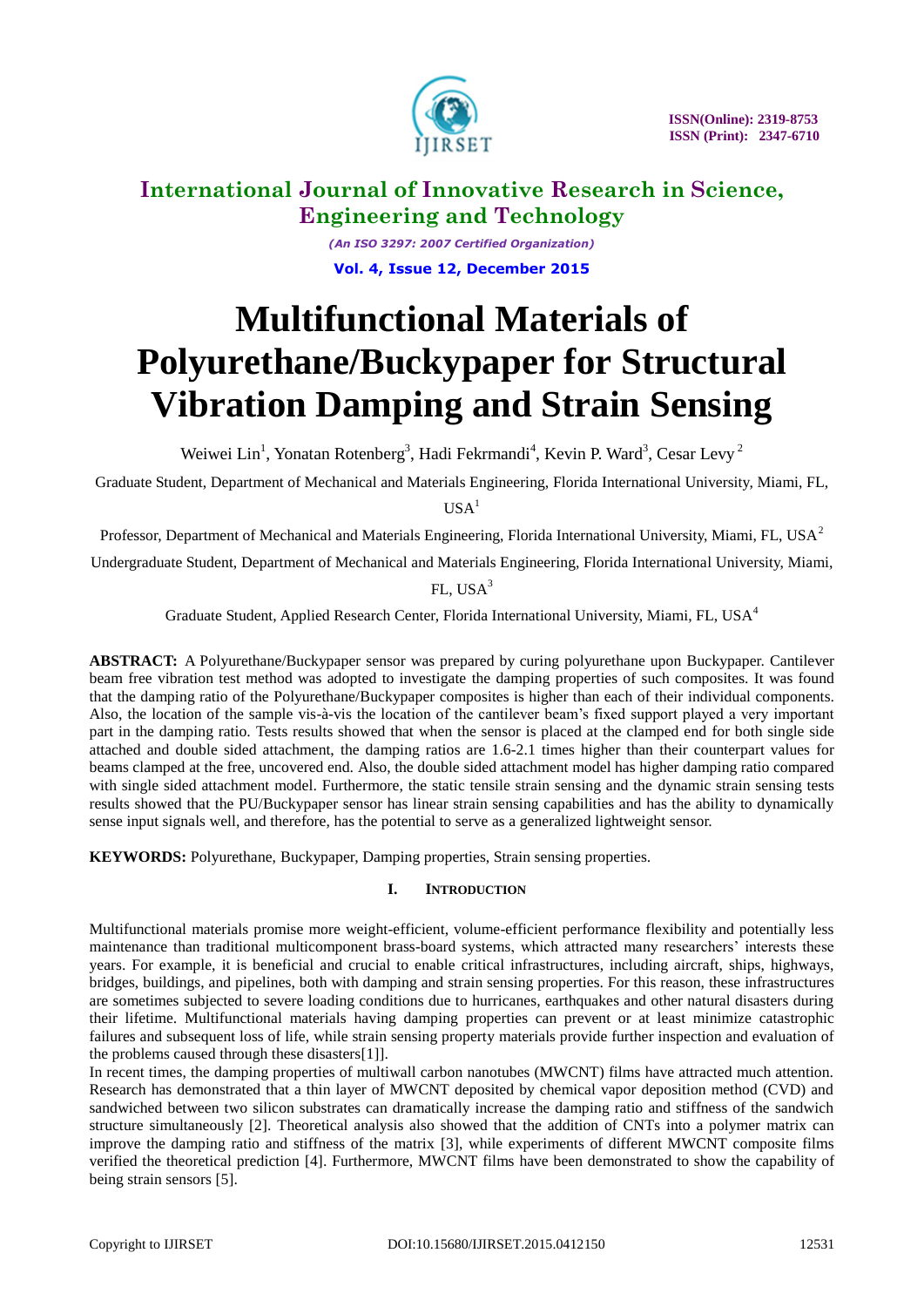

*(An ISO 3297: 2007 Certified Organization)*

#### **Vol. 4, Issue 12, December 2015**

Polyurethane (PU) has unique dynamic properties in combination with its high load-bearing capacity, properties which were broadly studied for vibration control applications. Studies have been completed testing the damping properties of MWCNT in PU matrix, for example, [6]. However, due to the large aspect ratio of the CNTs, the dispersion and directional alignment of the MWCNTs in the polymer matrix is still a great challenge.

Herein, a layer by layer attachment method was employed to make PU/Buckypaper composites. A free vibration test method was adopted to study their damping properties. Static and dynamic strain sensing properties were also investigated. One of the advantages of such a composite sensor is its light weight compared to a passively constrained layer damper.

# **II. EXPERIMENTAL SECTIONS**

# **A. Preparation of Pu/Buckypaper**

Buckypaper was bought from Nano-lab (Newton, MA, [www.nano-lab.com\)](http://www.nano-lab.com/). The procedures to make Buckypaper is briefly summarized in the succeeding paragraphs.

MWCNTs was purified by placing into the mixed acids (hydrochloric acid (HCl) and the nitric acid (H<sub>2</sub>SO<sub>4</sub>)) to remove the catalyst iron particles. The MWCNTs were then washed with deionized water until they were neutralized. Then, the material was filtered, dried and reground into powder. Nanosperse AQ, which is a surfactant was added into MWCNTs in order to form a stable suspension. Finally, the suspension was pressed through a filter, resulting in the MWCNTs as residual film on the filter surface. The Buckypaper was obtained when peeled from the filter surface.

The Buckypaper was made of hollow-structured MWCNTs with  $15\pm5$  nm outer diameter, about 5-20 microns in length and purity higher than 95%. The thickness of the MWCNT film was around 100 micron and the relative density was about 50%. The Buckypaper was cut into 3.5 cm  $\times$ 0.9 cm $\times$ 100 µm sections and placed into 6 cm  $\times$ 1.3 cm $\times$ 0.3 cm glass mold very closely.



Fig. 1 The Process For Preparation of PU/Buckypaper.

Four grams PU were dissolved into 50 ml Dimethylformamide (DMF). Four ml of PU/DMF were cast in the Buckypaper filled glass mold. Then, the mold was put in 100 °C oven to dry for 5 h. After that, the PU/MWCNT composites were obtained by peeling them off the glass mold. The thickness of the PU is about 80 μm. So, the total thickness of the PU/MWCNTs is around 180 μm. The process is briefly shown in **Figure 1**.

# **B. Sample Setup For Free Vibration Tests**

#### **B.1.Single Side Attachment Mode**

The first single side attachment mode was aimed to compare the differences in performance among pure PU, Buckypaper and PU/Buckypaper composites. Firstly, 3.5 cm  $\times$  0.9 cm (length  $\times$  width) of pure PU, Buckypaper and PU/Buckypaper with 80  $\mu$ m, 100  $\mu$ m and 180  $\mu$ m in thickness, respectively, were attached to 9.5 cm × 0.9 cm × 0.048 cm aluminum base beam single side by a thin layer of adhesive(see **Figure 2)**. Three very thin layers of nonconductive 3M CA100 liquid instant adhesive were used to cover these samples to separate the samples from the environment. Each specimen was dried in room temperature for 24 hrs. The base beam material used was 6061-T6 Aluminum. The red dashed lines shown in **Figure 3** defined the two possible locations where the beam was clamped. The side of the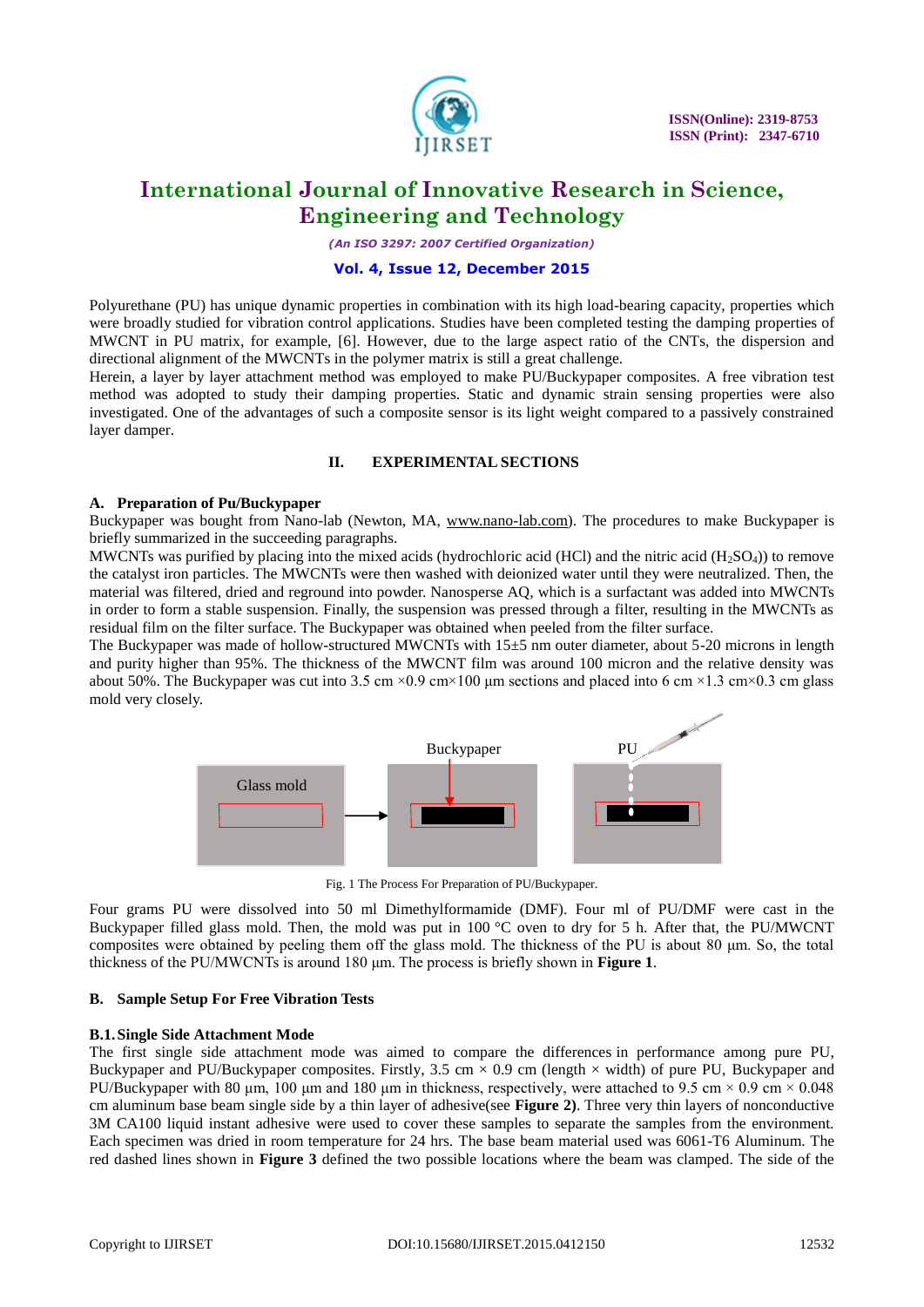

*(An ISO 3297: 2007 Certified Organization)*

#### **Vol. 4, Issue 12, December 2015**

Aluminum base beam without the attachment of samples were tested then cut 1 cm at a time and the results were compared. The unclamped side was then made to vibrate and the damping ratio was determined.

The second single side attachment mode was built to investigate how the damping changed as a function of the coverage of PU/Buckypaper to aluminum base beams. The PU/Buckypaper with dimension of 3.5 cm  $\times$  0.9 cm  $\times$  0.018 cm was attached upon a 20.5 cm  $\times$  0.9 cm  $\times$  0.048 cm Aluminum base beam on one side (see **Figure 3**) using a thin layer of glue as discussed in the previous paragraph. The specimen was dried at room temperature for 24 hrs. Free vibration comparisons were made by using either the sample side, #, or the uncovered side, \*, alternately, as the fixed support for the cantilever beam. The red dashed lines shown in **Figure 3** defined the locations where the beam was clamped. The side of the Al base beam without the attachment of samples were either cut or clamped 1 cm at a time until the clamp was next to the sample. The unclamped side was then made to vibrate and the damping ratio was determined and the results were compared.



Fig. 2 Schematic Images of Single Side Attachment. The dimension of samples, Al beams and the locations where samples were attached, the locations (red line) where the beam was clamped and also the directions and lengths for beam removal.



Fig. 3 Schematic Images of Single Side's Attachment. The dimension of samples, Al beams and the locations where samples were attached, the locations of sample side # and free end side \* where the beam was clamped and also the directions and lengths for both beam removal and clamping.

### **B.2.Both Sided Attachment Mode**

All the dimensions of sample and aluminum base beams, the clamped locations and the directions and lengths for both cutting and clamping are kept the same as the second single side attachment mode described above. The only change that was made was that the aluminum base was covered on both sides by the sample (See **Figure 4).**



Fig. 4 Schematic Images of Double Sides' Attachment. The dimension of samples, Al beams and the locations where samples were attached, the locations of sample side # and free end side \* where the beam was clamped and also the directions and lengths for both beam removal and clamping.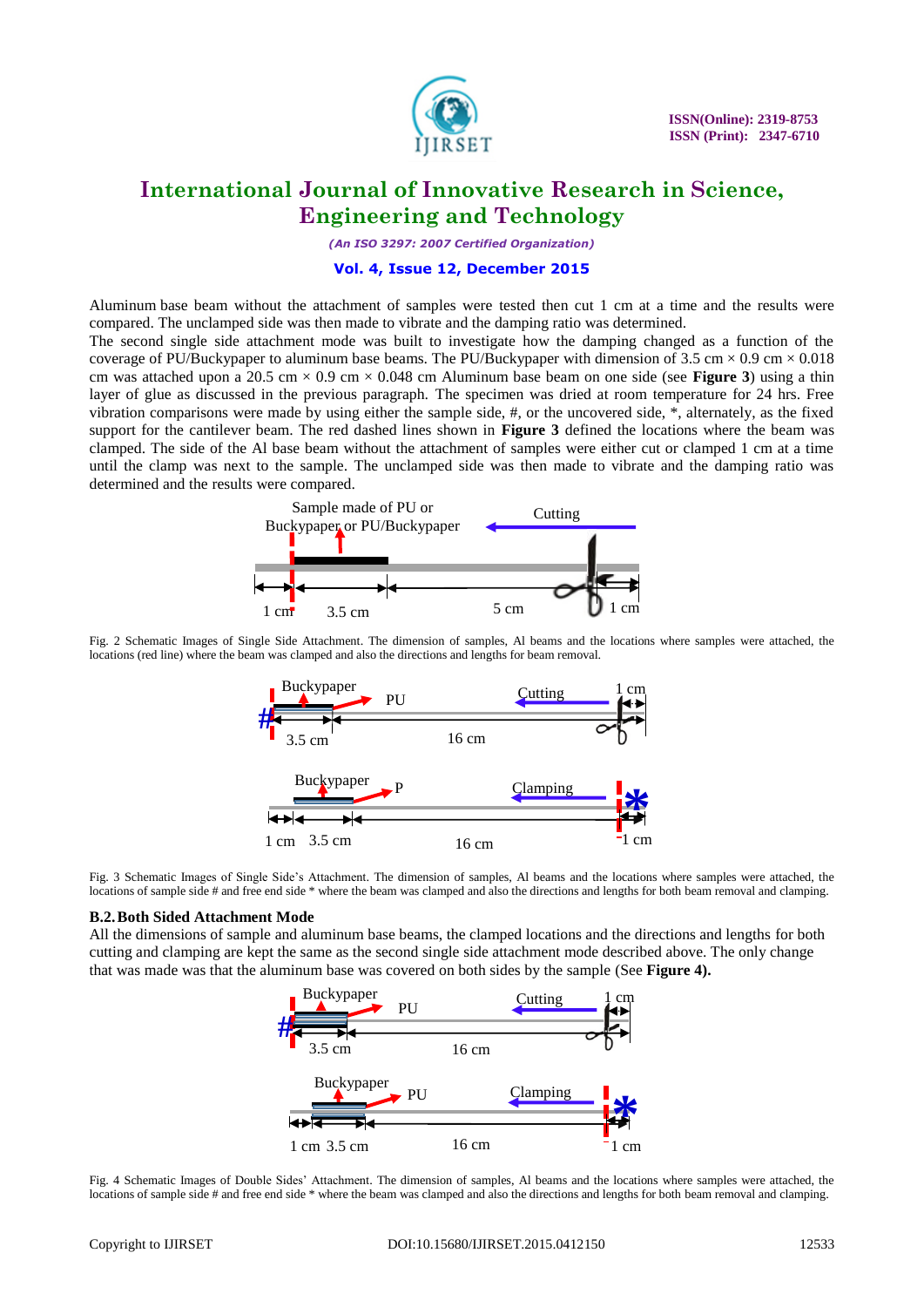

*(An ISO 3297: 2007 Certified Organization)*

### **Vol. 4, Issue 12, December 2015**

# **C. Damping Test Methodology**

The cantilever beams of **Figs. 2, 3 and 4** were given the same, small initial displacement and then released for free vibration. Unclamped end displacements were measured by a laser vibrometer and a two channels digital oscilloscope was used display and store the signal. Five trials were made for each setup and the mean value of the damping ratio was calculated. This ratio can be related to the logarithmic decrement of consecutive maxima of end displacements and can be correlated to how much vibration energy is removed from the sample. The higher the damping ratio, the better the sample acted as a damper.

# **D. Sample Setup For Drift, Static Tensile Test, and Dynamic Tests**

The sensor was bonded to the center of a 50 mil thick 6061-T6 Aluminum rectangular bar using 3M CA100 liquid instant adhesive. Each specimen was held in place by a weight and dried in room temperature for 24 hrs. The bonding area was prepared to ensure a smooth surface, as is normally defined for a foil strain gage, with no oxide formations on the surface. A foil strain gage, Omega SGD-30/350-LY40, 3 cm long x 0.3 cm wide, was bonded to the opposite side of the substrate. 24 AWG solid wire was used to connect decade resistor boxes manufactured by Eisco Labs in a Wheatstone bridge setup for the sensor or the foil strain gauge. Prior to testing, resistance of the sensor and strain gage was measured and the corresponding decade resistance boxes were set to match. The decade resistor boxes have a resolution of about 1 Ohm. This causes the initial millivolt potential different to rarely start at zero. To compensate for this, where appropriate, data points were shifted to allow for comparison of different sensors. Constant voltage was provided during testing by B&K precision power supply (1745A). The voltage supply was set to 5 volts for measured resistance above 20 Ohms. For resistance below 20 Ohms, the voltage supply was set to 2 volts. Signals from the drift and strain measurement tests were collected using National Instruments NI cDAQ-9172 board and LabView software. Signals from the Dynamic sensing tests were collected using Data Translation DT9837C and SpectraPLUS-DT. Linearity and sensitivity of the sensor were evaluated using quasi-static loadings. These loadings were carried out using a United SSTM-2K model tensile test machine.

# **E. Drift Test Procedures**

The mounted sample was connected to the measurement system and placed in a no load and ambient temperature condition for at least 24 hours prior to testing. The test equipment was then turned on, and at least 30 minutes of data were collected for each sample. The drift test was performed several times for the sake of repeatability.

# **F. Static Test Procedures**

The mounted sample was placed in the tensile testing machine and connected to the measurement system. The system was left idle for at least 1 hour prior to testing in order to remove any accumulated stresses due to mounting. Signal collection was initiated. The tensile test system was set to extend at a rate of  $0.001$ "+/-0.0005" per minute. This way the system was considered to be operating quasistatically. The system was set to increase ramp force at the set extension rate until 400 lbs of force was achieved. The system was then set to instantaneously reduce load to 0 lbs. This procedure was repeated multiple times to determine repeatability of the results and hysteresis in the system.

# **G. Dynamic Test Procedures**

The sample was mounted onto a cantilever beam system. The sensor was located as close as possible to the fixed end. The free end was attached to a vibration drum that vibrates at specified frequencies. An accelerometer was attached to the free end, as close to the center of the vibration drum as possible. The accelerometer linked into a feedback loop that ensured that the acceleration of the free end was correct as per the frequency versus acceleration profile. This profile was set up such that the acceleration started at 10 Hz and 10 g's, ramped up to 20 Hz and 20 g's, then held a constant acceleration of 20 g's from 20 Hz to 6000 Hz. The control system was then set to run a specified frequency or swept across a range of frequencies. The resulting signals were collected and analyzed using the Hanning FFT algorithm. The peak hold data for the signals were collected over the course of 500 signal samples using a sampling rate of 11000 Hz for an input frequency range of 10 to 1000 Hz and 60000 Hz for an input frequency range of 1000 to 5000 Hz. Five sets of peak hold data were taken and analyzed.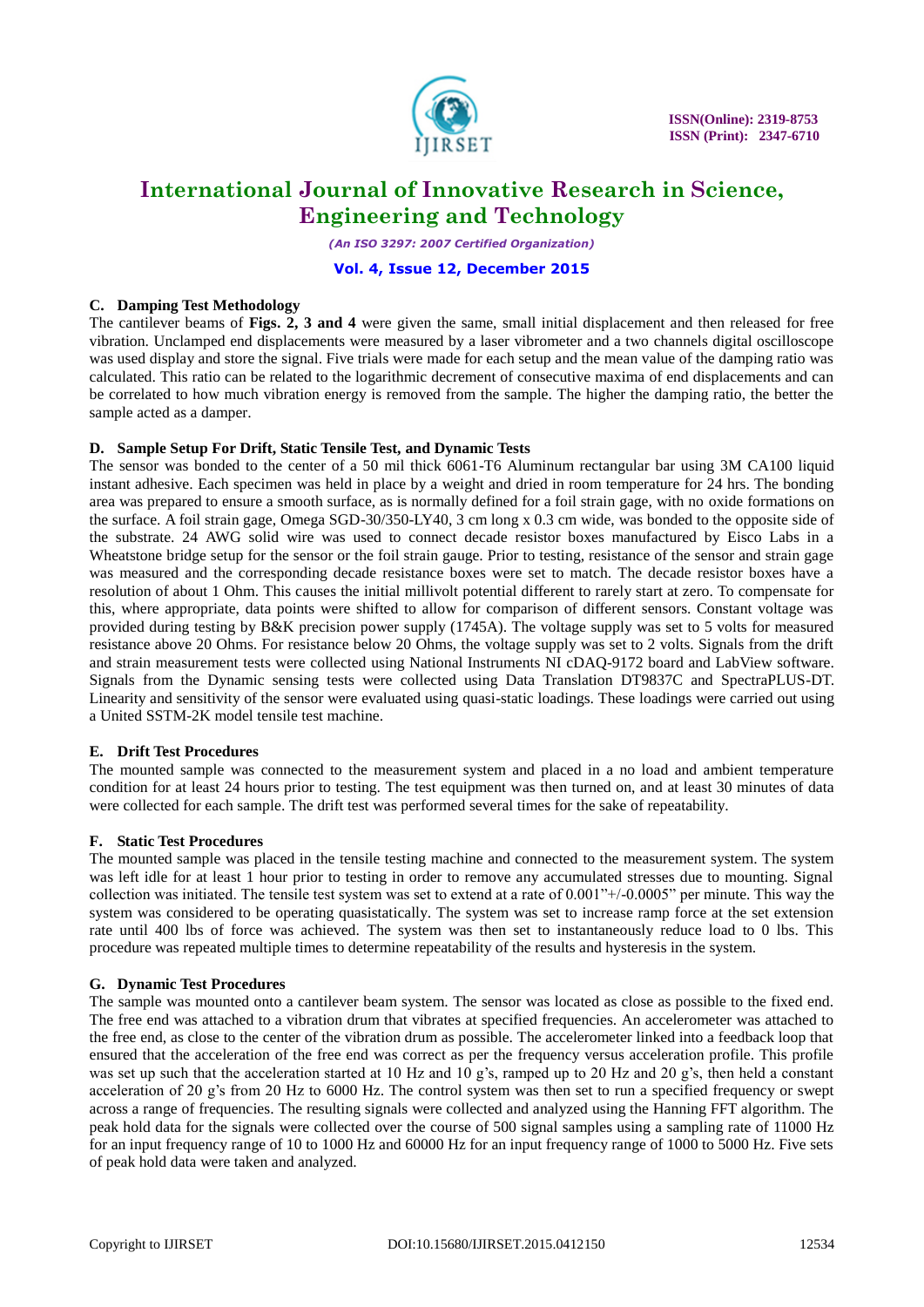

*(An ISO 3297: 2007 Certified Organization)*

#### **Vol. 4, Issue 12, December 2015**

### **III. RESULTS AND DISCUSSION**

### **A. Damping Ratios of PU, Buckypaper and PU/Buckypaper Composites**

The free end vibration test has already shown that the Buckypaper has strain sensing properties [11]. Also, PU has excellent damping ability which is broadly studied. Herein, the free end vibration test method was adopted to study the damping behaviors of PU, Buckypaper and their layer by layer PU/Buckypaper composite. For the Al base beam the single side attachment test free vibration trial results are shown in **Figure 5** (see **Figure 2** for the configuration of the tests setup)**.** Many tests were run and no delamination in the PU/Buckypaper composites was observed in any of the specimens used.



Fig. 5 Damping Ratios Comparison of PU, Buckypaper and PU/Buckypaper Composites.

#### **B. Damping Results For Single Side Attachment**

As mentioned previously, the reason for the creation of the composite is for use as a sensor-actuator with damping capabilities. To check on the damping capability aspect, several tests were performed. For the Aluminum base beam single sided attachment test (see **Figure 3** for the configuration of the tests setup), free vibration trial results are shown in **Figure 6.**



**Distance from the free end to the closest side of the sample (cm)**

Fig. 6 Damping Ratios of Single Side Attached PU/Buckypaper Clamped On The Free End \* Side and The Sample # Side.

Five trials were run for each of clamping listed. The results clearly showed that the damping ratio initially increased as the distance from the free end to the sample decreased for both clamping on the free end side \* and clamping on the sample side # (see **Figure 6**). Then, it decreased as the distance from the free end to the sample further decreased for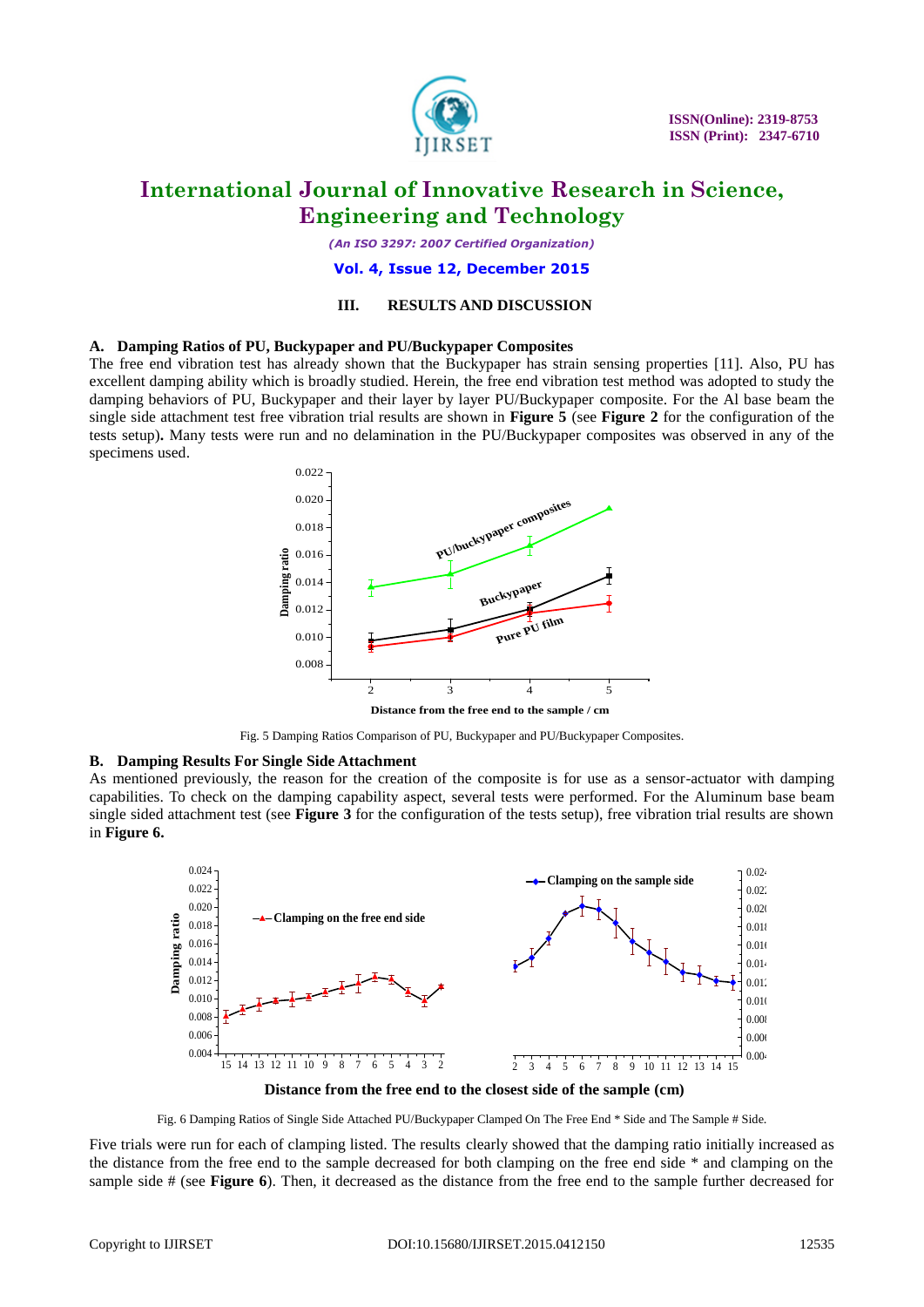

*(An ISO 3297: 2007 Certified Organization)*

#### **Vol. 4, Issue 12, December 2015**

both clamping on the free end side \* and clamping on the sample side #. For both clamping on the free end side \* and clamping on the sample side #, the damping ratio reached the highest values 0.0124 and 0.0202, respectively, when the distance from the free end to the sample is 6 cm. Comparing the highest damping ratios, 0.0124 and 0.0202, when the distance from the free end to the sample is the same 6 cm, it is determined that clamping on the sample side # has 162.9% higher damping ratio than when clamping on the free end side \*. The trends follow previous published results for constrained layer viscoelastic dampers.

There is a further increase of the damping ratio after it decreases for the case where the clamping is on the free end side \*. This is reasonable when compared with the trend of the damping ratio of clamping on the sample side. The damping ratios remain lower for each new beam length trial when clamped on the free end side compared with the value for each beam length trial when clamped on the sample side. However, the damping ratios have to be the same when the beam being tested becomes symmetric with respect to the vertical axis; meaning, it doesn't matter whether you test the clamped side or the free end side, both will be the same configuration leading to the same damping ratio.

#### **C. Damping Results For Single Side Attachment**

The double sides' attachment setup which is shown in **Figure 4** displays the same trend of damping ratios as single sided attachment (See **Figure 7)**. However, the double sided attachment has higher damping ratios compared with single side attachment. It reaches the highest damping ratio of 0.033 with double sides' attachment when the sample's right end is 3 cm away from the free end. Also, the damping ratios differences between clamping on the sample side and clamping on the free end with the same distance from the free end to the sample is bigger for double sided attachment than the single sided attachment. An increase in damping ratio when clamped on the free end side is noted, which is just like the single side attachment trend. The Y-coordinate value is very close at the 0 cm value of Xcoordinate, which is expected.





When one compares the loss factor as a function of the non-dimensional coverage length in both these cases, the graphs of **Figure 8** are obtained. Here, the loss factor,  $\eta$ , is twice the damping ratio for small damping ratios up to 0.3 [7]. We note the similarity in trends of the loss factor for the sample side clamping condition, #, when compared to Chen and Levy [7]. First the double sided coverage produces a higher loss factor which increases as the sample length to the beam length (L1/L) increases and then begins to decrease as L1/L tends to 1.

An analysis of the loss factor versus non-dimensional coverage length when clamping is on the free end side, \*, is now undertaken. This analysis applies for the single side and also for the double side coverage, as well. The loss factor for small L1/L can best be described as that for a sample starting to act as a passive layer type damping element and as an end mass. But as the beam material is removed, thereby increasing L1/L, the loss factor of the sample transitions to more of a loss factor for a passive layer type damping element covering more and more of the beam. We note that the loss factor,  $\eta$ , first increases with coverage length, L1/L, though its value is several times smaller than its value when the beam is clamped on the sample side. In this configuration the sample acts as a small mass at the end of the beam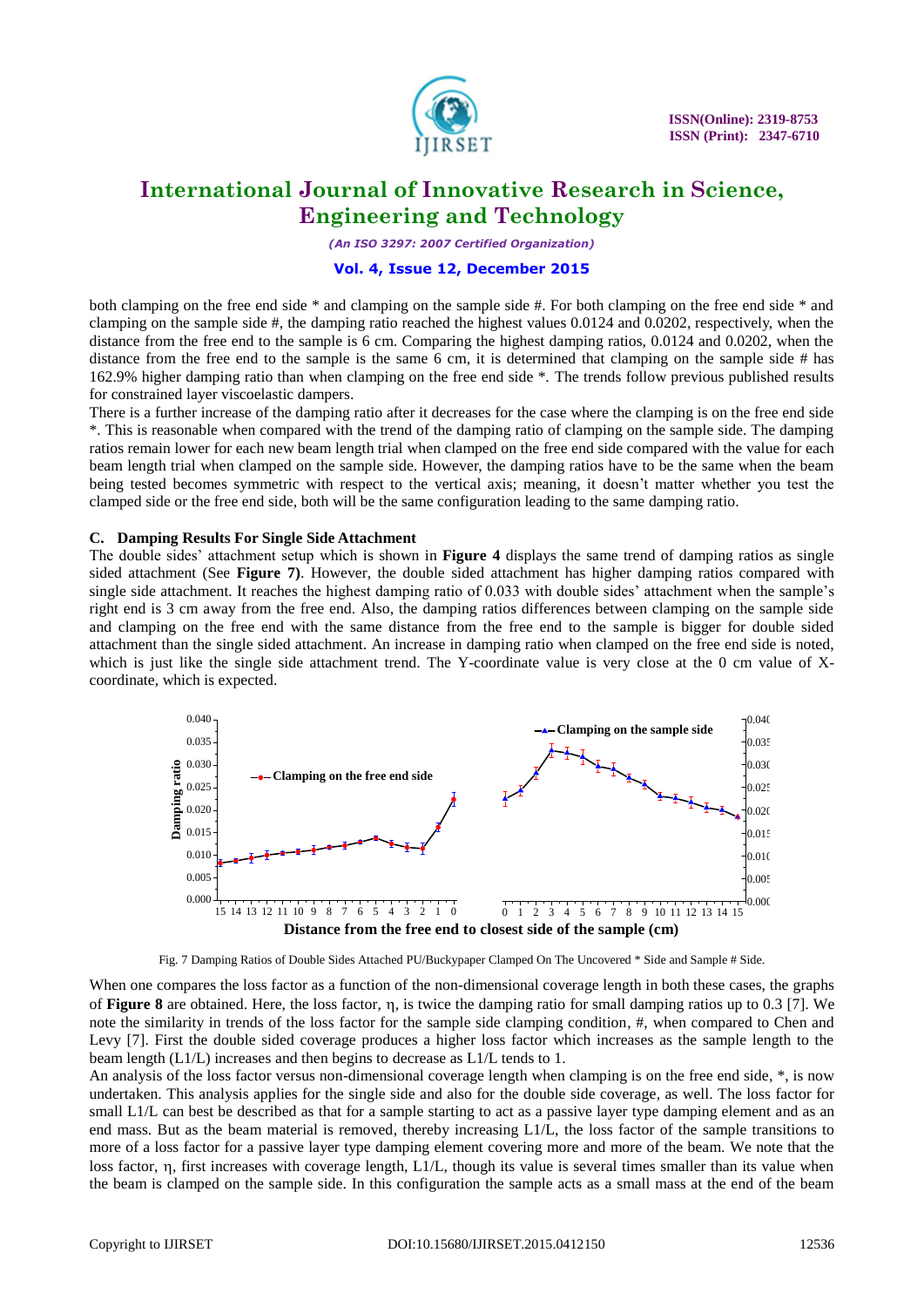

*(An ISO 3297: 2007 Certified Organization)*

#### **Vol. 4, Issue 12, December 2015**

and coverage length effects dominate. Then the loss factor decreases to a minimum value before increasing again as L1/L, the dimensionless coverage length, increases. This decrease may be due to the fact that as more beam is removed, the sample starts to act as a larger end mass compared to the mass of the beam and that becomes the dominating effect. Such a system will tend to execute relatively larger end displacements, and, according to Rao [12], for viscoelastic materials, this implies a lower loss factor (see [12], pg. 686). As more beam material is removed, a second increase occurs in the loss factor due to the sample transitioning from being like an end mass to beginning to cover the majority of the beam. This behavior is similar to that found in Chen and Levy [7] for the vibration of a viscoelastic constrained layer damping of a beam with end mass. However, this increase-decrease-increase phenomenon in the loss factor is noticed for both the single side and double side coverage of the beam. Though [13] [14] investigated the change in L1/L by increasing L1 and keeping L fixed, the behavior seen in this investigation can be deduced from the results found in [13] [14] and follow the trends therein. However, the differences in loss factor between single sided and double sided coverage were much larger in [13] compared to what is noted here because of the materials used. Yet, the trends in [13] and shown in this work are very similar.



Fig. 8 Comparison Between Single Side and Double Sided Attachment of The PU/Buckypaper Sample For Both Clamping Conditions

**IV. STATIC SENSING PROPERTIES**

# **A. The Drift Effect**

The stability of each sensor was tested and typical results for some samples and strain gage are shown below. The drift test was executed for the sample and for the strain gage for a period of 30 minutes or more. The voltage data were captured and for the sensors were shifted so that average recorded signal value was zero. This allowed for direct comparison of the sensors on the graph. The change in voltage per hour for typical results are also tabulated below. The correlation of the data are small because significant noise was generated in the results due to the high sampling rate. Therefore, other measurements given in succeeding sections do not include the correlation values.

| Type of Sample                 | $\Delta$ mV/hour | $R^2$  |
|--------------------------------|------------------|--------|
| <b>PU/Buckypaper-blue line</b> | $-0.6184$ mV/h   | 0.0353 |
| PU/Buckypaper-black line       | $-1.7925$ mV/h   | 0.0437 |
| Strain Gauge-green line        | $0.0866$ mV/h    | 0.0003 |

Figure 9a shows typical results for one strain gage and two sample sensors. We note that the strain gage showed almost no changes over the test period though there is a slight downward slope to the line. The sample sensors also exhibited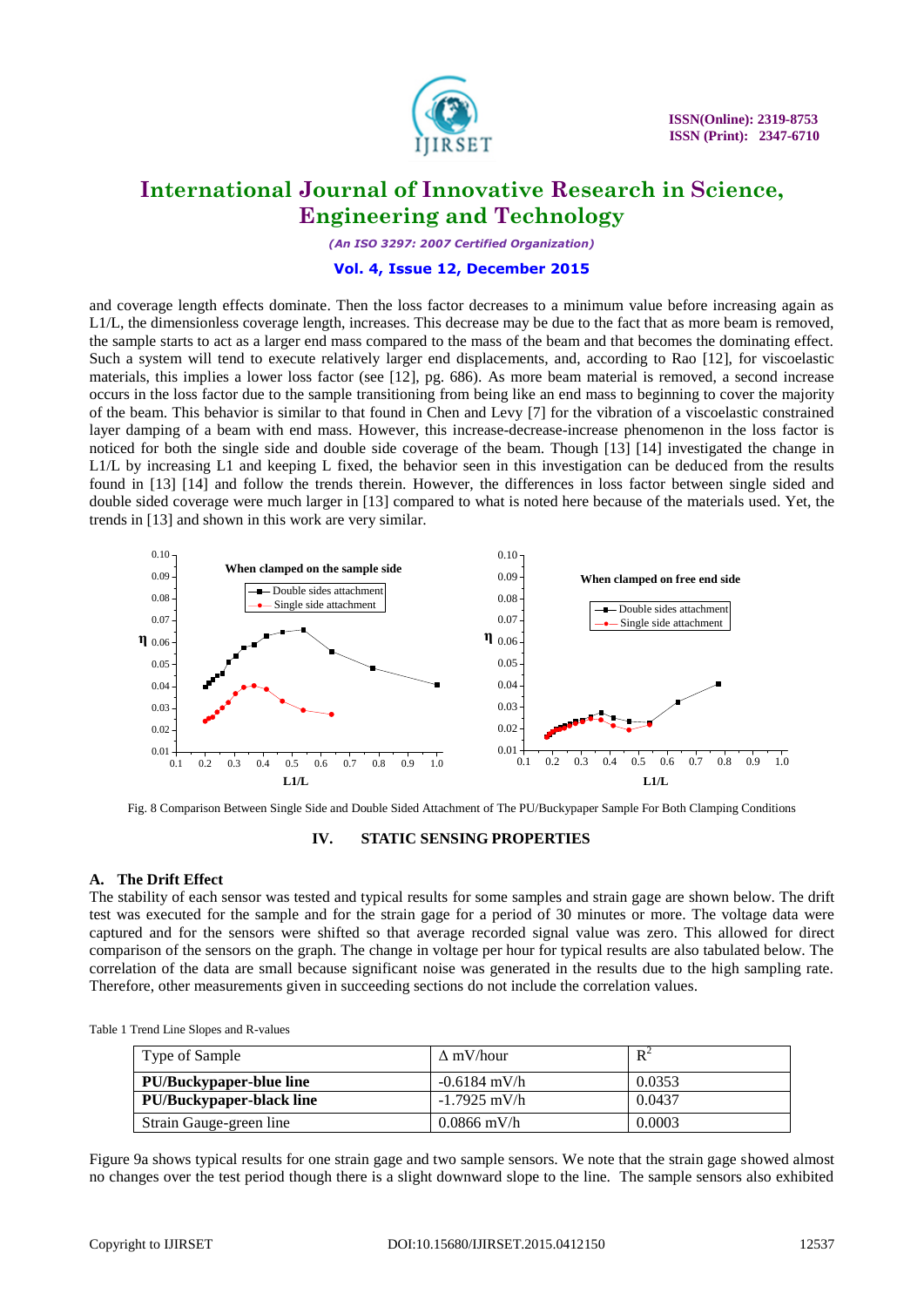

*(An ISO 3297: 2007 Certified Organization)*

#### **Vol. 4, Issue 12, December 2015**

very small slopes as well. Figures 9b and 9c show actual traces for one of the samples and the strain gage where the sensor voltage changes by -0.6184 mV/hr while the foil strain gage changes by -0.0866 mV/hr. The final results of this testing showed that some samples were unstable and had significant drift while others were much more stable but consistently had a drift that was one order of magnitude larger than that of the strain gage. This is reasonable since our testing apparatus could not be moved and had no way of isolating our samples from outside vibrations. Foil strain gages are known to be stable in this type of environment.



Fig. 9 PU/Buckypaper Sensor and Strain Gage Drift Test (a) Drift trendlines for typical PU/Buckypaper sensor and strain gage; (b) Drift test for PU/Buckypaper sample (sensor 5) and (c) Drift test for strain gage.

# **B. Linearity and Repeatability - Static Tensile Test**

Linearity and repeatability are two very important characteristics for strain sensors. It is desirable that the relationship between the applied strain and the output voltage be linear. The source voltage for the sensor and strain gage in **Figure 10** are equivalent.

**Figure 10** shows typical data for a specific sample that responded as desired. This specific dataset shows two quasistatic loadings and instantaneous unload cycles. **Figure 10** provides typical data obtained from testing both the sample sensor and the strain gauge. Provided are the first loading tensile test in which the strain sensing behavior of PU/Buckypaper composites sensor is similar to the behavior of the conventional foil strain gage. Generally, both the sensor's and the strain gage's electric resistance change is essentially linear to the applied strain and is related to the gage factor. The first 4 minutes of the test indicate that the system had a residual strain that required both the sensor and strain gage to adapt to before the test was begun. The second loading occurred about 30 seconds after releasing the previous load. Again, a "no load" time period between the  $10<sup>th</sup>$  and the  $13<sup>th</sup>$  minute was introduced before the loading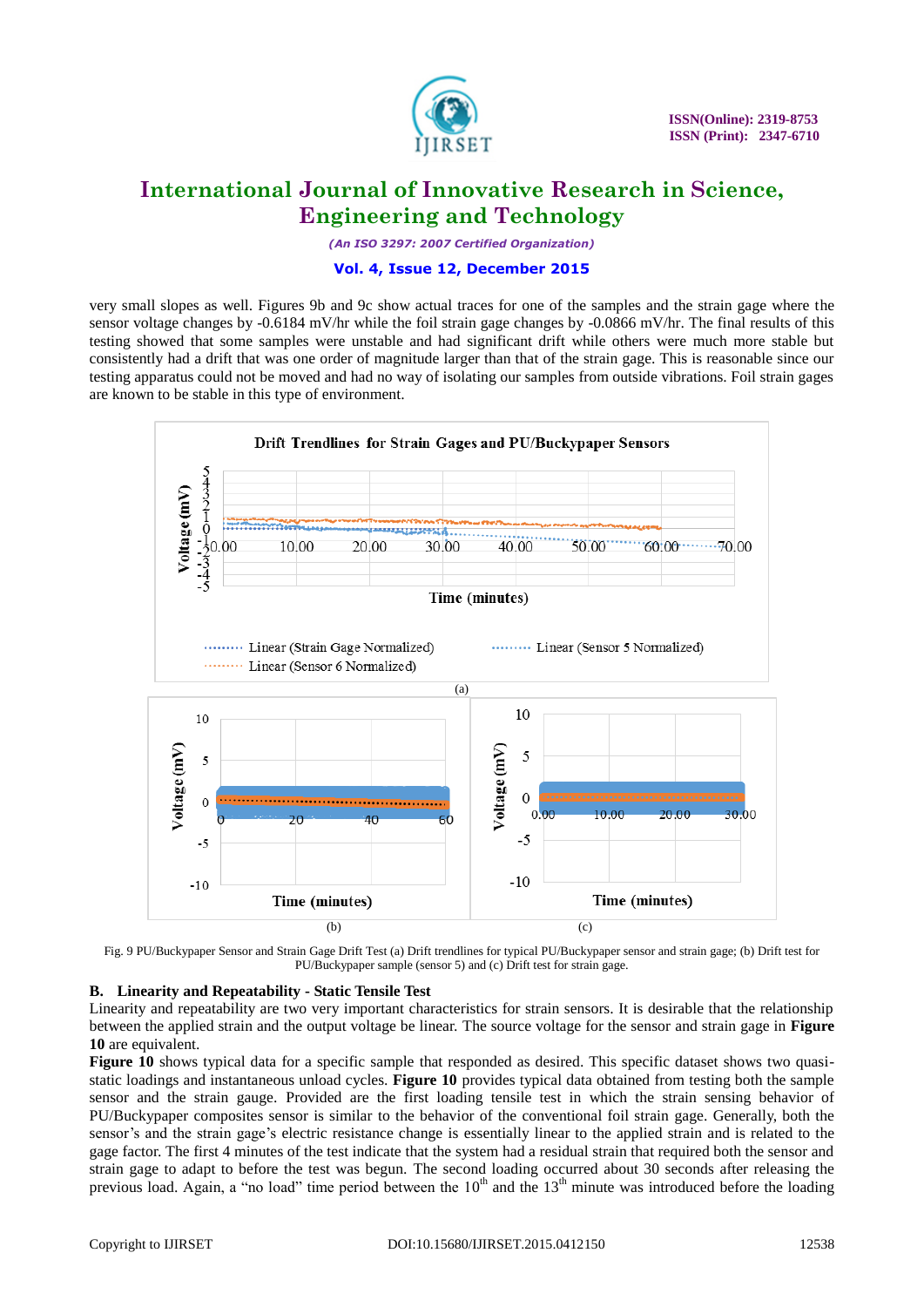

*(An ISO 3297: 2007 Certified Organization)*

# **Vol. 4, Issue 12, December 2015**

was begun again. The strain gage appears to have returned to "zero" but the PU/Buckypaper sensor appears to lag behind and shows some hysteresis. The conventional foil strain sensor responded quickly according to the load applied to the beam. However, PU/Buckypaper composites sensor did not completely return to "zero".



Fig. 10 Tensile Test Data and Analysis (a) The repeat loading comparison of PU/Buckypaper and standard foil strain gage-the raw data (b). The repeat loading comparison of PU/Buckypaper and standard foil strain gage-data linearity (c). The loading/unloading comparison of PU/Buckypaper versus strain--first load (gray)/unload (red) and second load (yellow)/unload (blue) of the sensor.

As a new load was applied increasing the strain, the PU/Buckypaper composite sensor responded and sensed the strain linear with the input. Yet, the slope for the sensor appears to be different than during the first load cycle. Hence, both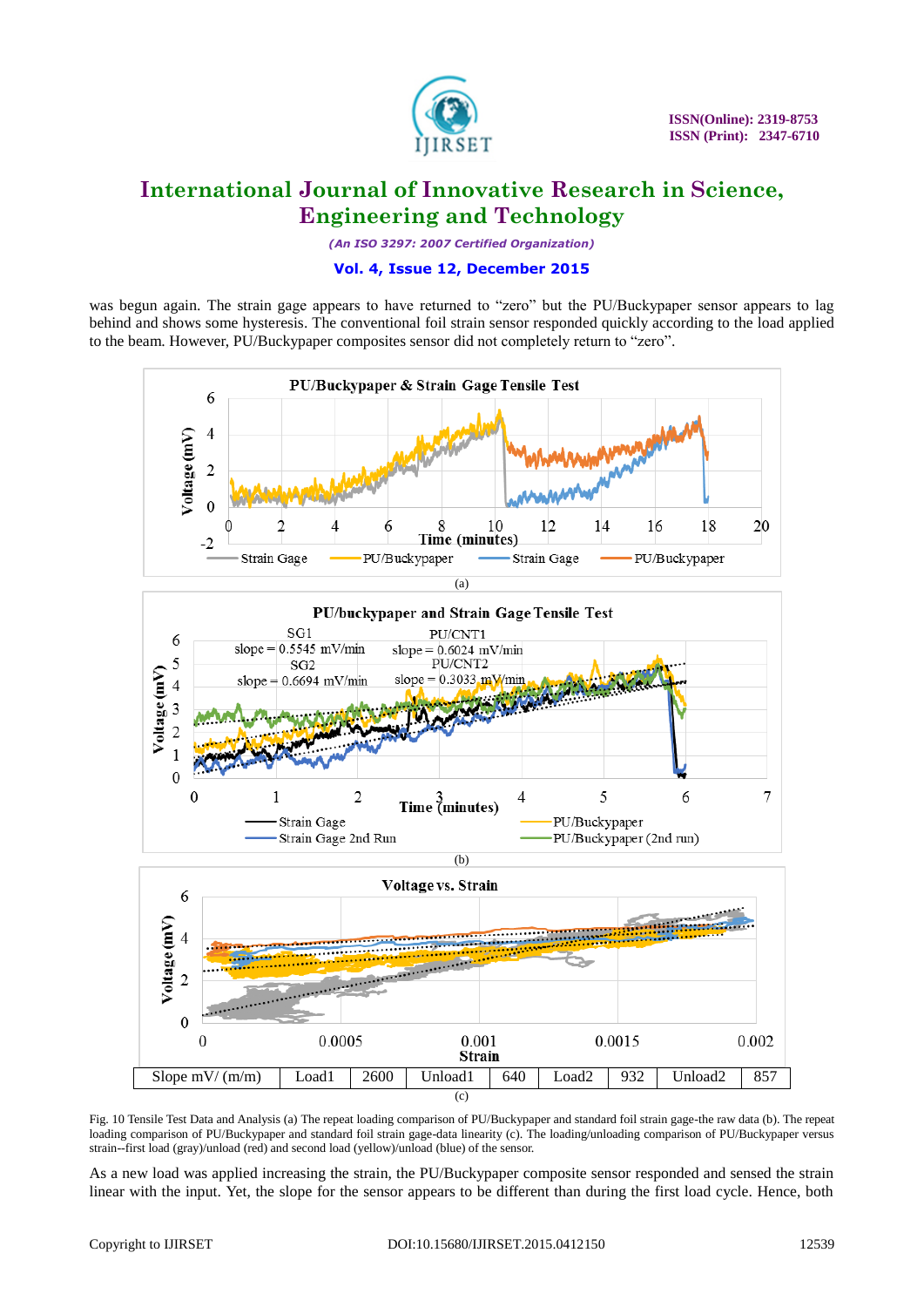

*(An ISO 3297: 2007 Certified Organization)*

# **Vol. 4, Issue 12, December 2015**

sensors have a linear voltage output. By factoring out the lag in response of the second loading, all four output trend lines are deemed relatively parallel (**Figure 10(b)**). Additionally, **Figure 10(c)** gives the voltage response relative to strain as well and the slopes of those lines for both types of sensors. Since the input voltage and output voltage are equivalent or relatively similar, so are the gage factors. Therefore, the PU/Buckypaper composite sensor senses similarly to the conventional foil strain gauge in terms of repeatability and linearity.

# **V. DYNAMIC SENSING CHARACTERISTIC**

Dynamic response performance is the importance criterion for sensors. Standard foil strain gages are used for comparison. Herein, the frequency sweep method was used to study the sensitivity of the PU/Buckypaper and the foil strain gages to input frequencies. Frequency domain from 10 Hz to 1000 Hz was investigated and the results are presented in **Fig. 11**. The FFT graphs consistently showed a response at 60 Hz of 0.418 mV for the PU/Buckypaper composite sensor and 1.47 mV for the foil strain gage. This response is due to background source that is always present and can be disregarded. The results displayed in **Figs. 11(a)-(n)** are typical results for the sensor and strain gage.



Fig. 11 Comparison of Frequency Response of the Standard Foil Strain Gages and of the PU/Buckypaper. (a) 10 Hz – PU/Buckypaper – Magnitude: 2.4727 mV; (b) 10 Hz – Foil Strain Gage – Magnitude: 70 mV; (c) 20 Hz – PU/Buckypaper – Magnitude: 2.4082 mV; (d) 20 Hz – Foil Strain Gage – Magnitude: 1.9579 mV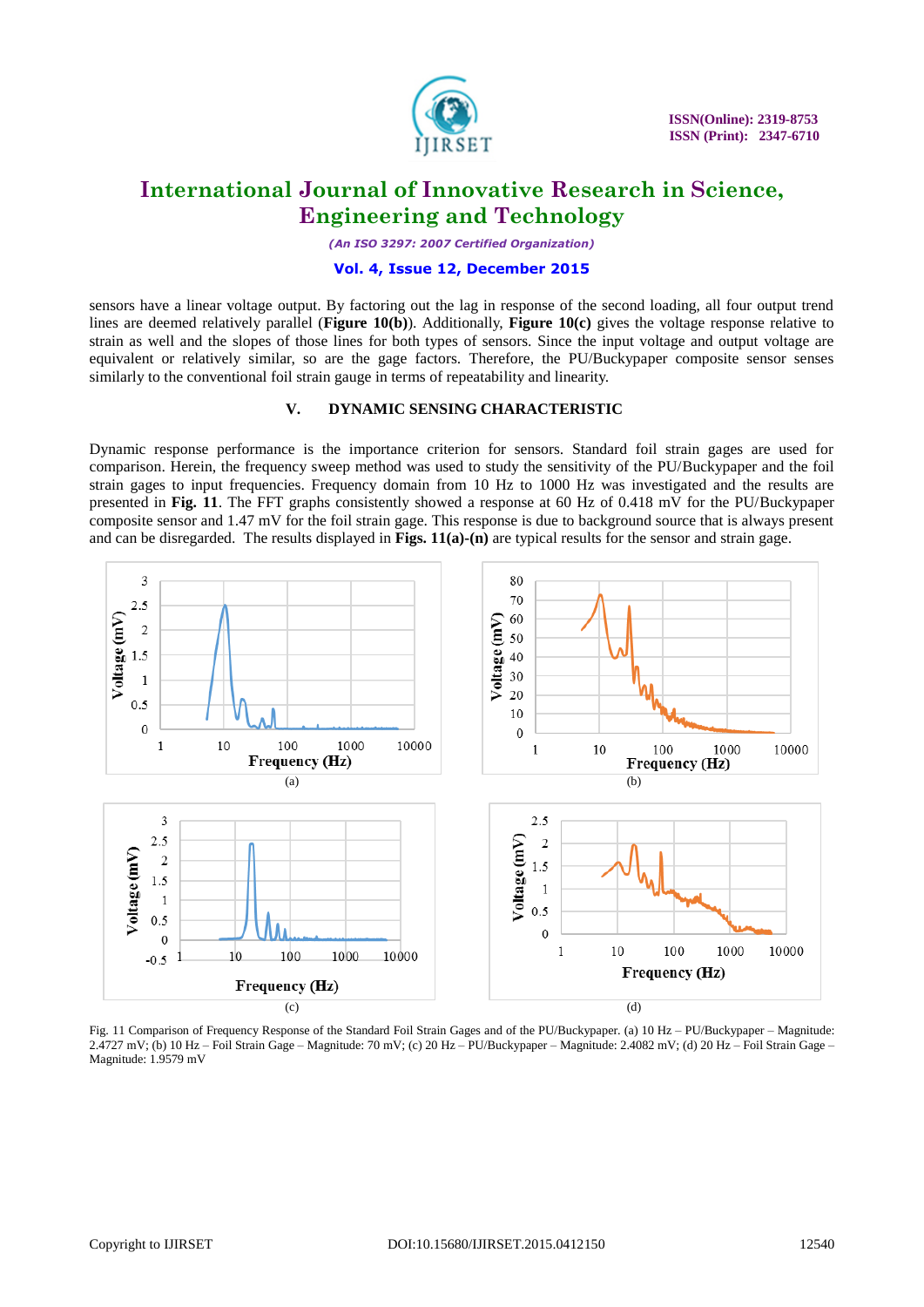

*(An ISO 3297: 2007 Certified Organization)* **Vol. 4, Issue 12, December 2015**



Fig. 11 Comparison of Frequency Response of the Standard Foil Strain Gages and of the PU/Buckypaper. (e) 40 Hz – PU/Buckypaper – Magnitude: 0.8601 mV; (f) 40 Hz – Foil Strain Gage – Magnitude: 1.0515 mV; (g) 100 Hz – PU/Buckypaper – Magnitude: 0.7716 mV; (h) 100 Hz – Foil Strain Gage – Magnitude: 3.9748 mV; (i) 200 Hz – PU/Buckypaper – Magnitude: 0.4374 mV; (j) 200 Hz – Foil Strain Gage – Magnitude: 145.43 mV

Shown in **Figs. 11(a)-11(j)**, over the range of 10 Hz to 200 Hz, the PU/Buckypaper composite sensor is either the same or is superior to the normal foil strain gage for sensing purposes since the highest peak consistently corresponds to the input frequency. The foil strain gage is superior at 10 Hz and 200 Hz in the sense that it gives a significantly larger voltage response when compared to the composite sensor. In higher frequencies, the composite sensor either performed better or both signals were not detectable to any accuracy for sensing.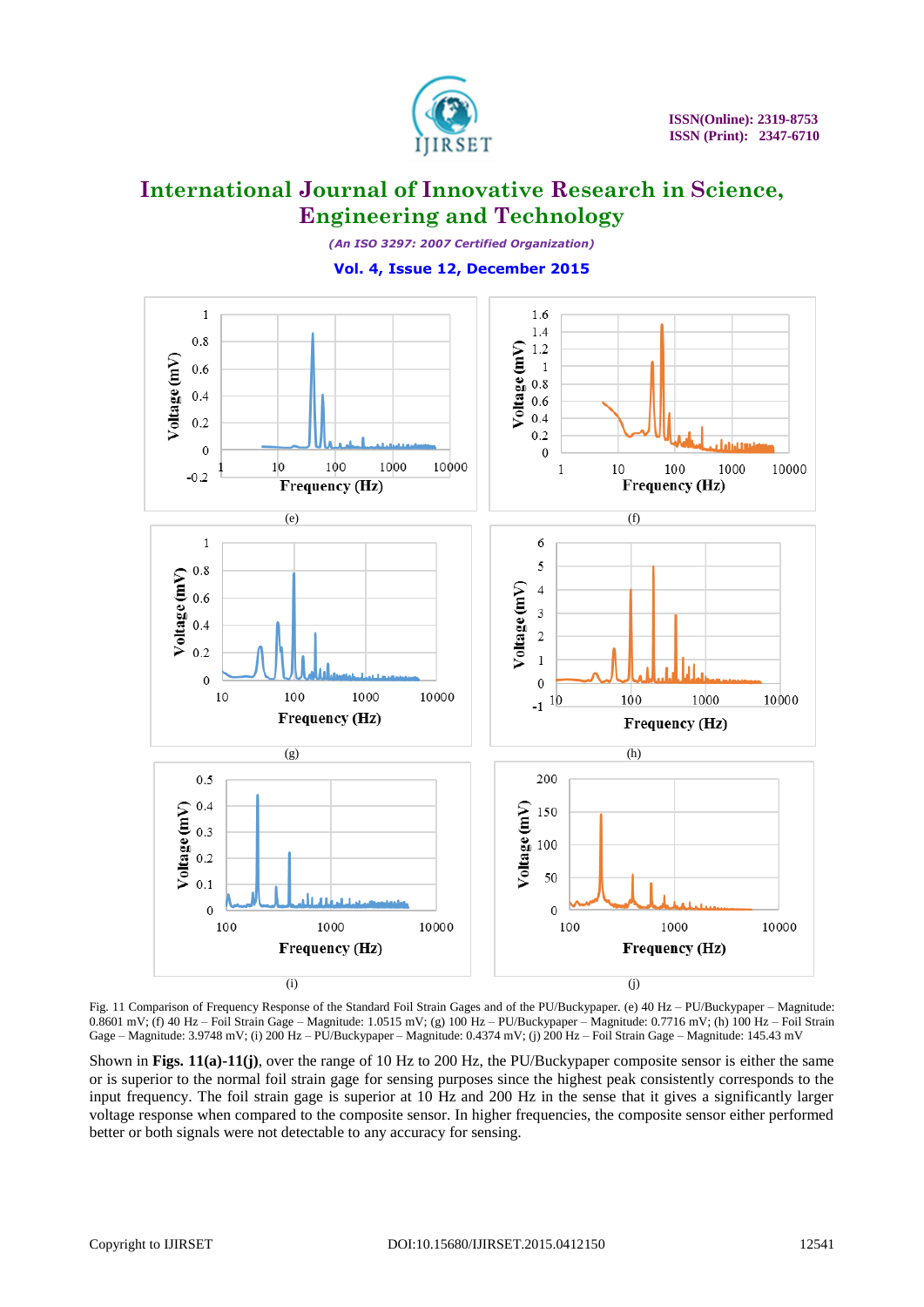

*(An ISO 3297: 2007 Certified Organization)*

**Vol. 4, Issue 12, December 2015**



Fig. 11 Comparison Frequency Response of the Standard Foil Strain Gages and of the PU/Buckypaper. (k) 400 Hz – PU/Buckypaper – Magnitude: 0.0325 mV; (l) 400 Hz – Foil Strain Gage – Magnitude: 0.0229 mV; (m) 1000 Hz – PU/Buckypaper – Magnitude: 0.0403 mV; (n) 1000 Hz – Foil Strain Gage – Magnitude: 0.0365 mV

When the frequency is increased, the voltage output for both strain gage and PU/Buckypaper composites decreases greatly. The voltage output of PU/Buckypaper composites dropped to 0.77 mV with frequency of 100 Hz and the strain gage drops to about 3.98 mV. When the frequency is further increased to 1000 Hz, the voltage output of both sensors remain of the same order, 0.0403 vs. 0.0365 mV. It means that the PU/Buckypaper composites strain sensors may be better for structural health monitoring, which frequently uses the change of the natural frequency as an index for detecting small cracks (e.g., [15-17]).



Fig. 11 Comparison of Frequency Response of the Standard Foil Strain Gages and of the PU/Buckypaper. (o) FRF superposition-PU/Buckypaper sensor (10-400 Hz); (p) FRF superposition – Foil strain gage (10-400 Hz)

**Figures 11(o) and (11p)** are the superposition of the FRFs shown in **Figs. 11 (a)-(n)** and represent the response of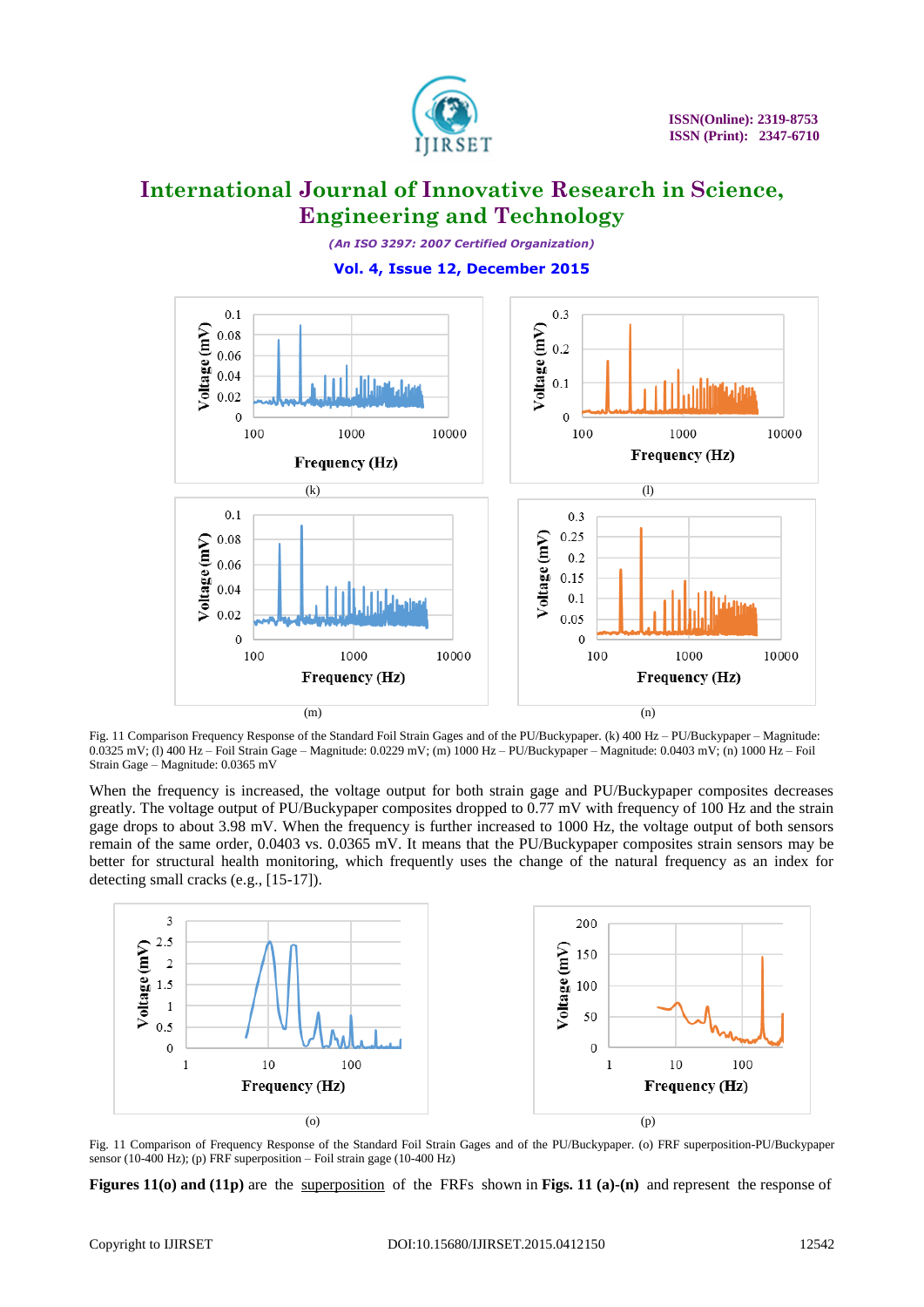

*(An ISO 3297: 2007 Certified Organization)*

#### **Vol. 4, Issue 12, December 2015**

PU/Buckypaper or of the strain gage, respectively, to the different input frequencies. This is not a true FRF because the frequency sweep method must be used to generate these graphs. The graphs show a fuller picture of the dynamic sensing capabilities of each sensor. This is advantageous for the comparison of the sensor and strain gage because it shows how the signal could be used for frequency sensing. The graph for the PU/Buckypaper composite sensor shows a sensor that responds to frequencies in the range of 10 to 200 Hz while at the same time having each frequency signal distinguishable from each other. The foil strain gage does not have this capability. The 10 Hz foil strain gage response eclipses all the frequency responses up to 200 Hz and appears to show a peak at 30 Hz, a frequency for which no sampling was made. For the reasons stated, the PU/Buckypaper composite sensor responds in a superior manner when compared to a foil strain gage.

# **VI. CONCLUSION**

A PU/Buckypaper sensor was created to evaluate its sensing and damping capabilities versus a standard foil strain gage and constrained layer damping system. The free end vibration test results showed that for the single side attachment, the damping ratios for both PU film and Buckypaper are close, while PU/Buckypaper composites have higher damping ratios than their individual components. For both single side attachment and double sided attachment, the damping ratios when clamping on the sample side are much higher than when clamping on the free end side.

The relationship of loss factor,  $\eta$ , and beam coverage L1/L was discussed for single sided and double sided attachment. Briefly, the loss factor,  $\eta$ , increases with coverage length L1/L increases. The loss factor,  $\eta$ , then decreases before increasing again as the coverage length L1/L continues to increase. The trend for double sided attachment is found to follow the trends discussed by Rao [12] and Levy and Chen [14].

The possibility of PU/Buckypaper to be used as a strain sensor was also investigated. Though, there is a drift for the PU/Buckypaper sensor during the one hour long drift test, the slope is relatively small.

Two loading cycle tests showed that though there are residual strain for both PU/Buckypaper sensor and standard foil strain sensor for both loading cycles, the PU/Buckypaper sensor appears to lag behind and shows some hysteresis in the second loading cycle. However, both sensors had a linear voltage output and all four output trend lines are deemed relatively linear and in the first cycle also parallel. Therefore, the PU/Buckypaper composite sensor senses similarly to the standard foil strain gauge in terms of repeatability and linearity.

The dynamic sensing test results showed that over the range of 10 Hz to 200 Hz, the PU/Buckypaper composite sensor was comparable to or superior for sensing purposes since the highest peak consistently corresponded to the input frequency. In higher frequencies, the composite sensor either performed better or both signals were not detectable to any accuracy for sensing. It means that the PU/Buckypaper sensor has the potential to be strain sensor.

Lastly, not all samples created were capable sensors. However, the ones that worked produced repeatable results. In comparison to viscoelastic (VEM) constrained layer dampers discussed in [13] [14], the same size PU/Buckypaper sensor would have a density that is 40% of the VEM and 6.4% of the density of the constraining layer, would have similar damping behavior, but would have more useful attributes for a sensor.

# **CONFLICT of INTEREST**

The authors declare that they have no conflict of interest related to this work.

# **ACKNOWLEDGEMENT**

The authors are grateful to the US Army Research Laboratory and US Army Research office for the following Grant No. 58940-RT-REP that enabled this work to be possible. One author (HF) thanks Florida International University for the Dissertation Year Fellowship which allowed for his participation in this work.